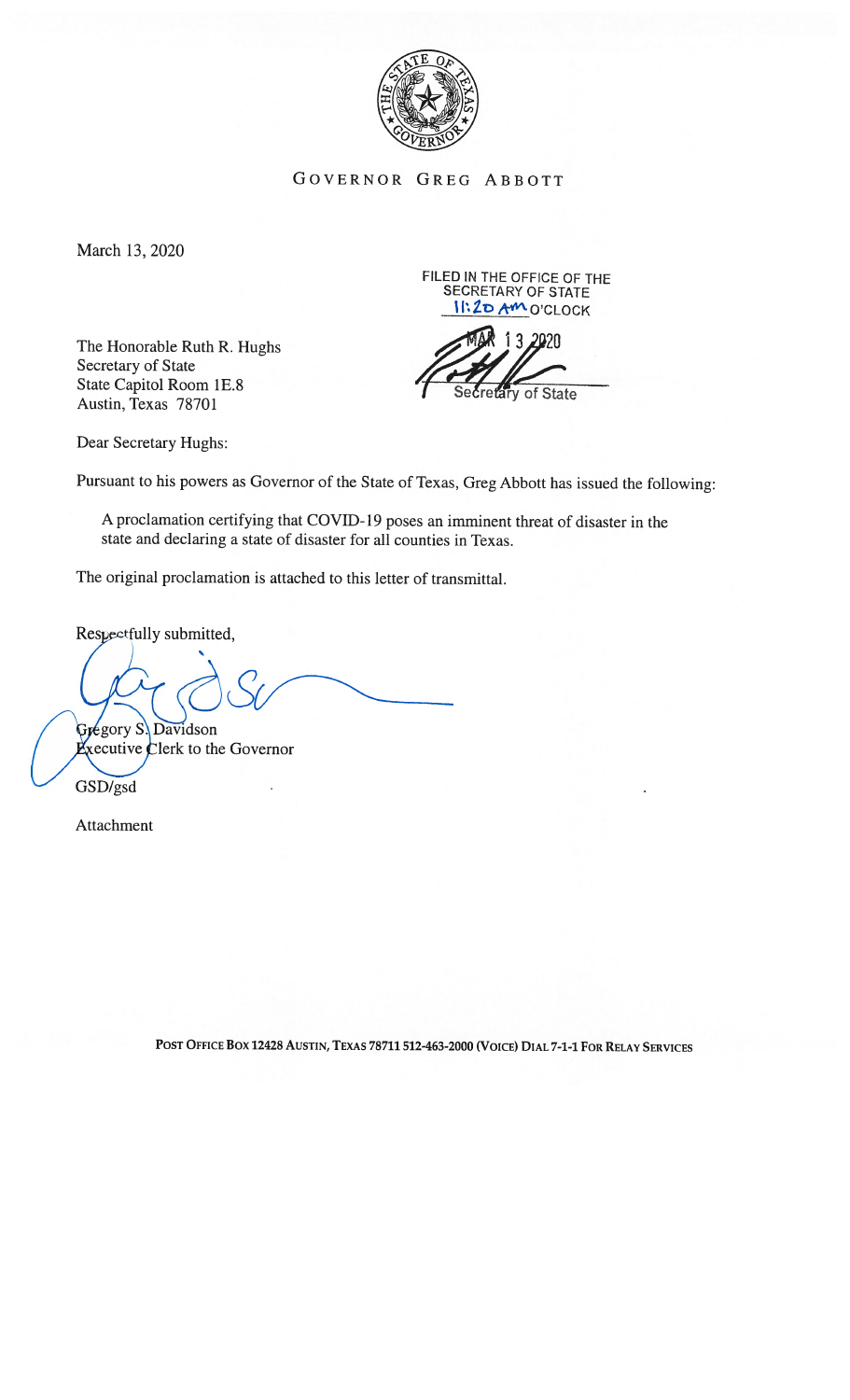## PROCLAMATION <sup>BY THE</sup> State of Cexas<br>Governor of the State of Cexas

## TO ALL TO WHOM THESE PRESENTS SHALL COME:

WHEREAS, the novel coronavirus (COVID-19) has been recognized globally as a contagious respiratory virus; and

WHEREAS, as of March 13, 2020, there are more than 30 confirmed cases of COVID-19 located in multiple Texas counties; and

WHEREAS, there are more than 50 Texans with pending tests for COVID-19 in Texas; and

WHEREAS, some schools, universities, and other governmental entities are beginning to alter their schedules, and some venues are beginning to temporarily close, as precautionary responses to the increasing presence of COVID- 19 in Texas; and

WHEREAS, costs incurred to prepare for and respond to COVID-19 are beginning to mount at the state and local levels; and

WHEREAS, the State of Texas has already taken numerous steps to prepare for COVID 19, such as increasing laboratory testing capacity, coordinating preparedness efforts across state agencies, and working with local partners to promote appropriate mitigation efforts; and

WHEREAS, it is critical to take additional steps to prepare for, respond to, and mitigate the spread of COVID-19 to protect the health and welfare of Texans; and

WHEREAS, declaring a state of disaster will facilitate and expedite the use and deployment of resources to enhance preparedness and response.

NOW, THEREFORE, I, GREG ABBOTT, Governor of the State of Texas, do hereby certify that COVID-19 poses an imminent threat of disaster. In accordance with the authority vested in me by Section 418.014 of the Texas Government Code, I hereby declare a state of disaster for all counties in Texas.

Pursuant to Section 418.017 of the code, I authorize the use of all available resources of state government and of political subdivisions that are reasonably necessary to cope with this disaster.

Pursuant to Section 418.016 of the code, any regulatory statute prescribing the procedures for conduct of state business or any order or rule of a state agency that would in any way prevent, hinder, or delay necessary action in coping with this disaster shall be suspended upon written approval of the Office of the Governor. However, to the extent that the enforcement of any state statute or administrative rule regarding contracting or procurement would impede any state agency's emergency response that is necessary to cope with this declared disaster, I hereby suspend such statutes and rules for the duration of this declared disaster for that limited purpose.

In accordance with the statutory requirements, copies of this proclamation shall be filed

FILED IN THE OFFICE OF THE SECRETARY OF STATE<br>II:2<sub>0</sub>AM\_O'CLOCK

MAR 13 2020